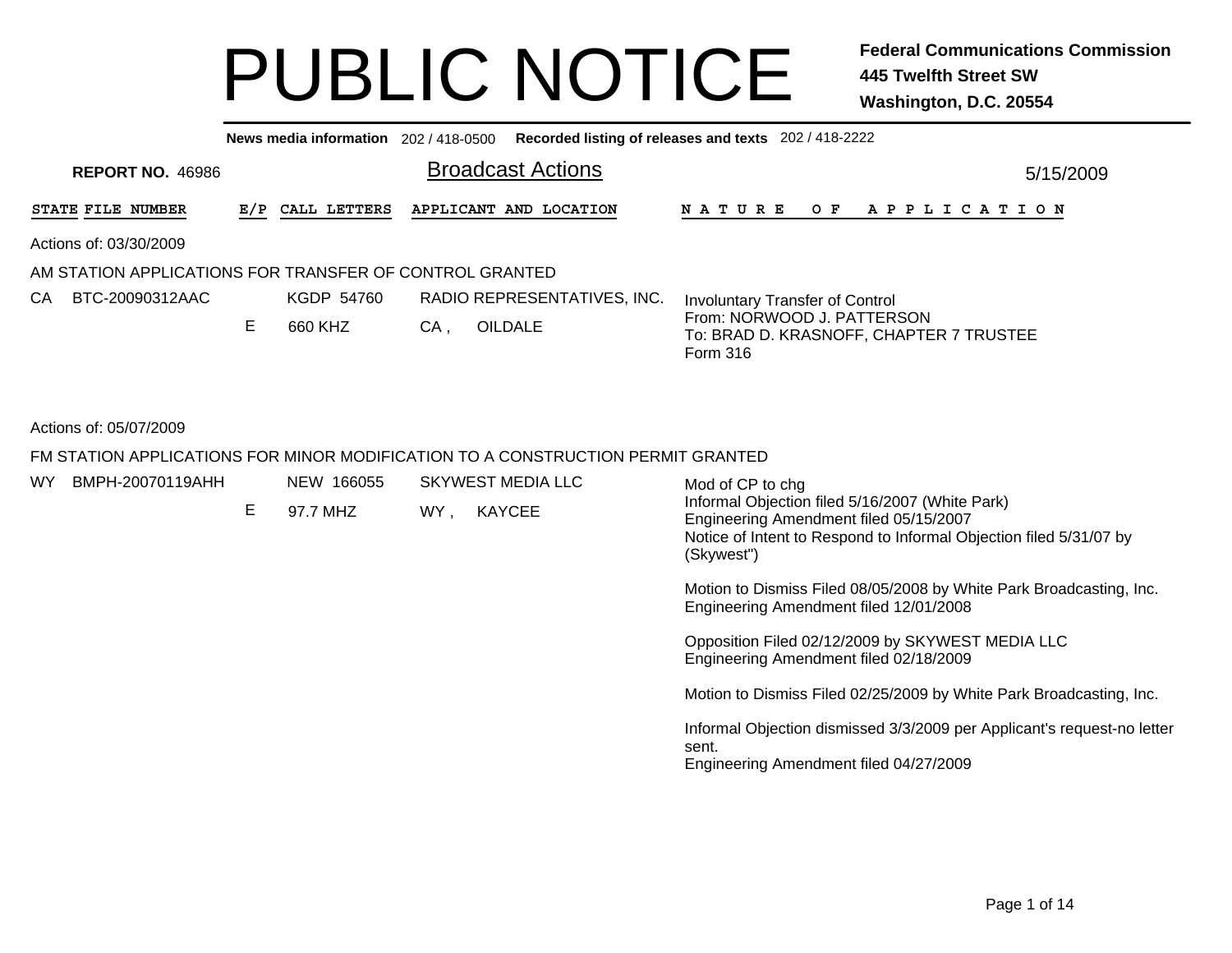|                           | News media information 202 / 418-0500 Recorded listing of releases and texts 202 / 418-2222 |                   |                                                                                 |                                                                  |  |  |  |  |  |  |  |  |
|---------------------------|---------------------------------------------------------------------------------------------|-------------------|---------------------------------------------------------------------------------|------------------------------------------------------------------|--|--|--|--|--|--|--|--|
| <b>REPORT NO. 46986</b>   |                                                                                             |                   | <b>Broadcast Actions</b>                                                        | 5/15/2009                                                        |  |  |  |  |  |  |  |  |
| STATE FILE NUMBER         | E/P                                                                                         | CALL LETTERS      | APPLICANT AND LOCATION                                                          | $O$ $F$<br>N A T U R E<br>A P P L I C A T I O N                  |  |  |  |  |  |  |  |  |
| Actions of: 05/07/2009    |                                                                                             |                   |                                                                                 |                                                                  |  |  |  |  |  |  |  |  |
|                           |                                                                                             |                   | FM STATION APPLICATIONS FOR MINOR MODIFICATION TO A CONSTRUCTION PERMIT GRANTED |                                                                  |  |  |  |  |  |  |  |  |
| BMPH-20090218AEV<br>WY.   |                                                                                             | <b>KGRK 88725</b> | COCHISE BROADCASTING LLC                                                        | Mod of CP to chg                                                 |  |  |  |  |  |  |  |  |
|                           | Е                                                                                           | 98.5 MHZ          | WY.<br><b>GLENROCK</b>                                                          |                                                                  |  |  |  |  |  |  |  |  |
|                           |                                                                                             |                   |                                                                                 |                                                                  |  |  |  |  |  |  |  |  |
| Actions of: 05/11/2009    |                                                                                             |                   |                                                                                 |                                                                  |  |  |  |  |  |  |  |  |
|                           |                                                                                             |                   | TV TRANSLATOR OR LPTV STATION APPLICATIONS FOR ASSIGNMENT OF LICENSE GRANTED    |                                                                  |  |  |  |  |  |  |  |  |
| BALTTL-20090130AOU<br>MO. |                                                                                             | K17DL 23969       | KY3, INC.                                                                       | <b>Voluntary Assignment of License</b>                           |  |  |  |  |  |  |  |  |
|                           | E                                                                                           | CHAN-17           | $MO$ ,<br><b>BRANSON</b>                                                        | From: KY3, INC.<br>To: BRANSON VISITORS TV, LLC<br>Form 345      |  |  |  |  |  |  |  |  |
| BALTTL-20090330AEY<br>AL  |                                                                                             | W40BE 15777       | <b>ERICCA C. HAWSEY</b>                                                         |                                                                  |  |  |  |  |  |  |  |  |
|                           |                                                                                             |                   |                                                                                 | <b>Voluntary Assignment of License</b><br>From: ERRICA C. HAWSEY |  |  |  |  |  |  |  |  |
|                           | Е                                                                                           | CHAN-40           | <b>ANDALUSIA</b><br>AL,                                                         | To: THREE NOTCH COMMUNICATIONS, LLC<br>Form 345                  |  |  |  |  |  |  |  |  |
|                           |                                                                                             |                   |                                                                                 |                                                                  |  |  |  |  |  |  |  |  |
| Actions of: 05/12/2009    |                                                                                             |                   |                                                                                 |                                                                  |  |  |  |  |  |  |  |  |
|                           |                                                                                             |                   | FM TRANSLATOR APPLICATIONS FOR MINOR CHANGE TO A LICENSED FACILITY DISMISSED    |                                                                  |  |  |  |  |  |  |  |  |
| BPFT-20090422ABW<br>CO.   |                                                                                             | K218BF 53816      | KUTE, INC.                                                                      | Minor change in licensed facilities, callsign K218BF.            |  |  |  |  |  |  |  |  |
|                           | Е                                                                                           | 91.1 MHZ          | <b>SILVERTON</b><br>CO,                                                         | Dismissed 5/12/2009 per Applicant's request-no letter sent.      |  |  |  |  |  |  |  |  |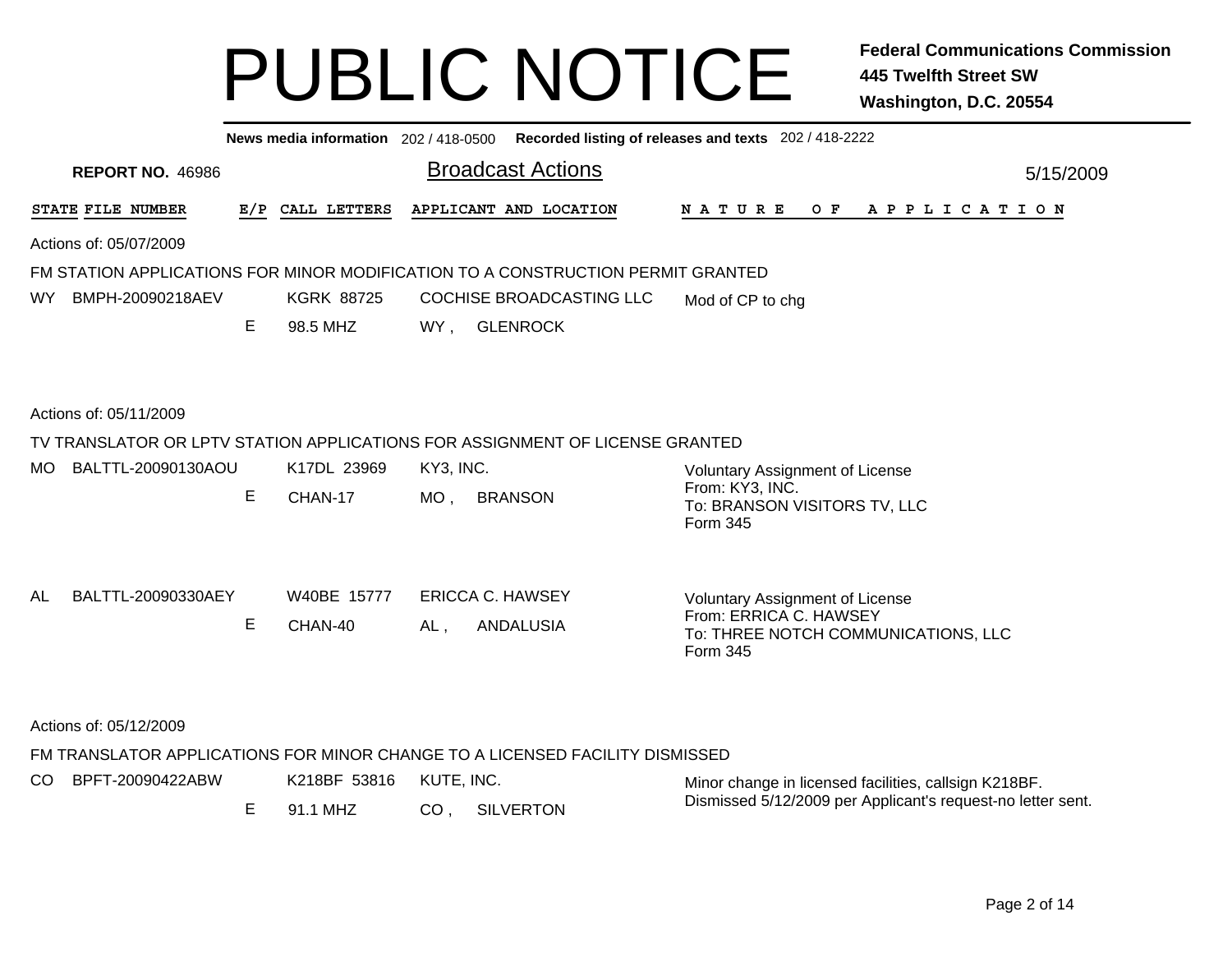|    |                         |     | News media information 202 / 418-0500 |                          |                                                                            | Recorded listing of releases and texts 202 / 418-2222                                                                                                                                                                          |           |
|----|-------------------------|-----|---------------------------------------|--------------------------|----------------------------------------------------------------------------|--------------------------------------------------------------------------------------------------------------------------------------------------------------------------------------------------------------------------------|-----------|
|    | <b>REPORT NO. 46986</b> |     |                                       |                          | <b>Broadcast Actions</b>                                                   |                                                                                                                                                                                                                                | 5/15/2009 |
|    | STATE FILE NUMBER       | E/P | CALL LETTERS                          |                          | APPLICANT AND LOCATION                                                     | <b>NATURE</b><br>O F<br>A P P L I C A T I O N                                                                                                                                                                                  |           |
|    | Actions of: 05/12/2009  |     |                                       |                          |                                                                            |                                                                                                                                                                                                                                |           |
|    |                         |     |                                       |                          | DIGITAL TRANSLATOR OR DIGITAL LPTV APPLICATIONS FOR DISPLACEMENT DISMISSED |                                                                                                                                                                                                                                |           |
| WA | BDISDTT-20061006AAX     |     | K58BW 66786                           |                          | KIRO-TV, INC.                                                              | Minor change of callsign K58BW.                                                                                                                                                                                                |           |
|    |                         | Е   | CHAN-43                               | WA,                      | <b>EVERETT</b>                                                             |                                                                                                                                                                                                                                |           |
| IL | BMPDTL-20090128AHO      | E   | <b>WCHU-LP</b><br>129745<br>CHAN-44   | <b>GROUP, LLC</b><br>IL, | <b>VENTURE TECHNOLOGIES</b><br><b>CHICAGO</b>                              | DIGITAL TRANSLATOR OR DIGITAL LPTV APPLICATIONS FOR MINOR MODIFICATION TO A CONSTRUCTION PERMIT DISMISSED<br>Modification of construction permit file number<br>BDISDTL-20080711ADK.<br>Engineering Amendment filed 04/06/2009 |           |
| СT | BMPDVL-20090204ABR      | E   | <b>WHCT-LP</b><br>167305<br>CHAN-7    | GROUP, LLC<br>CT.        | <b>VENTURE TECHNOLOGIES</b><br>HARTFORD, SPRINGFIELD                       | Modification of construction permit file number<br>BDCCDVL-20061030APX.<br>Engineering Amendment filed 04/10/2009                                                                                                              |           |
|    |                         |     |                                       |                          | TV TRANSLATOR OR LPTV STATION APPLICATIONS FOR LICENSE TO COVER DISMISSED  |                                                                                                                                                                                                                                |           |
| TX | BLTVL-20090504AAL       | E   | KSAD-LP<br>130499                     |                          | <b>HISPANIC CHRISTIAN</b><br>COMMUNITY NETWORK, INC.                       | License to cover construction permit no: BNPTVL-20000828BHD,<br>callsign KSAD-LP.                                                                                                                                              |           |
|    |                         |     | CHAN-13                               | TX ,                     | <b>SAN ANGELO</b>                                                          |                                                                                                                                                                                                                                |           |

3 TX , SAN ANGELO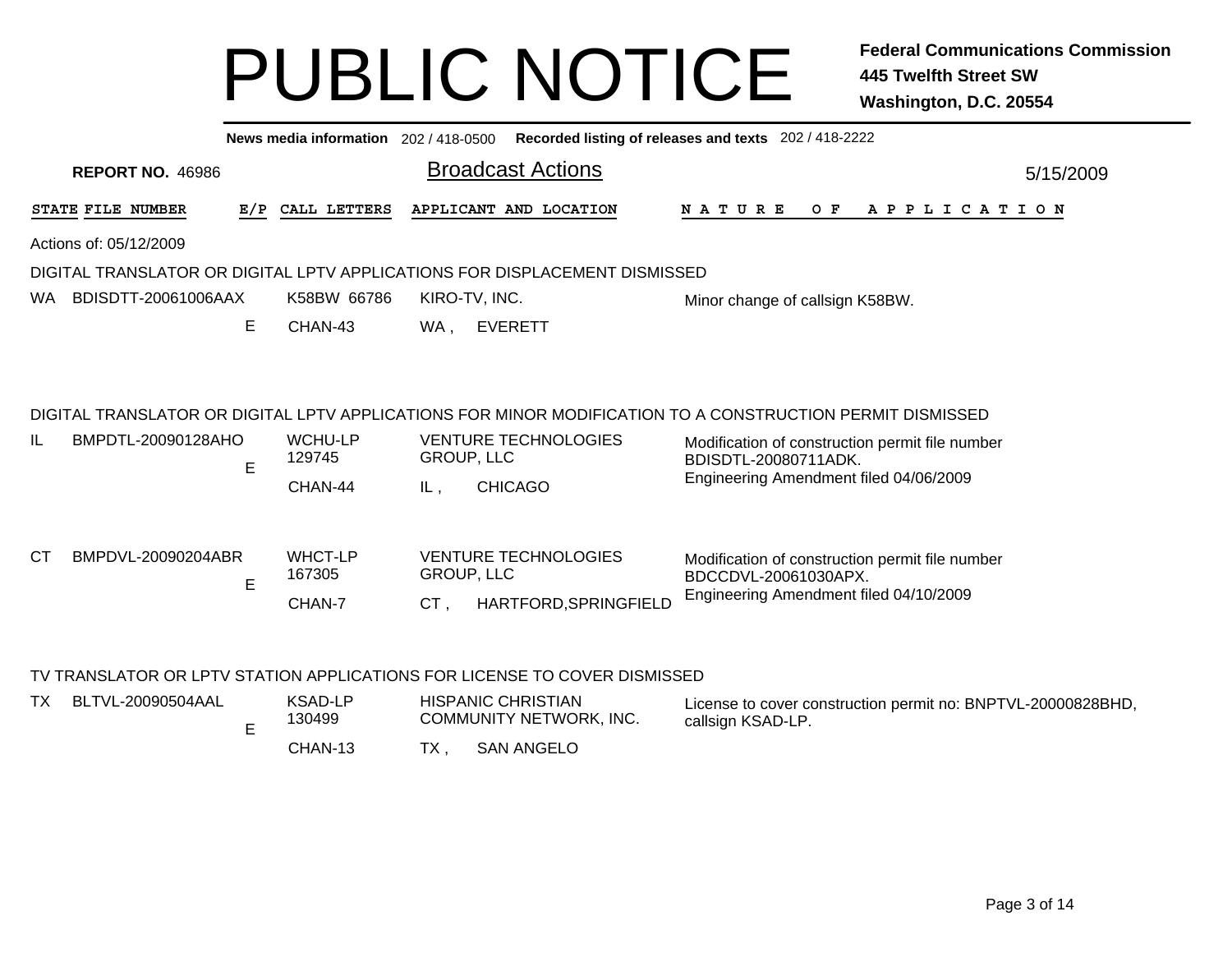|     |                                                                                              |              | News media information 202 / 418-0500 |                      |                                                              | Recorded listing of releases and texts 202 / 418-2222                             |  |  |  |  |  |  |
|-----|----------------------------------------------------------------------------------------------|--------------|---------------------------------------|----------------------|--------------------------------------------------------------|-----------------------------------------------------------------------------------|--|--|--|--|--|--|
|     | <b>REPORT NO. 46986</b>                                                                      |              |                                       |                      | <b>Broadcast Actions</b>                                     | 5/15/2009                                                                         |  |  |  |  |  |  |
|     | STATE FILE NUMBER                                                                            | E/P          | CALL LETTERS                          |                      | APPLICANT AND LOCATION                                       | <b>NATURE</b><br>O F<br>A P P L I C A T I O N                                     |  |  |  |  |  |  |
|     | Actions of: 05/12/2009                                                                       |              |                                       |                      |                                                              |                                                                                   |  |  |  |  |  |  |
|     | TV TRANSLATOR OR LPTV STATION APPLICATIONS FOR MINOR CHANGE TO A LICENSED FACILITY DISMISSED |              |                                       |                      |                                                              |                                                                                   |  |  |  |  |  |  |
| TX. | BPTTL-20050506AAY                                                                            |              | K40FW 59114                           |                      | <b>BGM LICENSE LLC</b>                                       | Minor change in licensed facilities, callsign K40FW.                              |  |  |  |  |  |  |
|     |                                                                                              | Е            | CHAN-40                               | TX ,                 | <b>EL PASO</b>                                               | Engineering Amendment filed 05/25/2005<br>Engineering Amendment filed 02/28/2006  |  |  |  |  |  |  |
| AK. | AM STATION APPLICATIONS FOR LICENSE TO COVER GRANTED<br>BL-20080515ACY                       | $\mathsf{P}$ | <b>KINY 823</b><br>800 KHZ            | AK,                  | <b>JUNEAU ALASKA</b><br>COMMUNICATIONS, LLC<br><b>JUNEAU</b> | <b>Direct Measurement</b>                                                         |  |  |  |  |  |  |
| IL  | AM STATION APPLICATIONS FOR MODIFICATION OF LICENSE GRANTED<br>BML-20050630AGS               | P            | <b>WRMS 13649</b><br>790 KHZ          | IL,                  | <b>COVENANT NETWORK</b><br><b>BEARDSTOWN</b>                 | Modification of license to change from commercial to noncommercial<br>educational |  |  |  |  |  |  |
| TN. | AM STATION APPLICATIONS FOR DIRECT MEASUREMENT GRANTED<br>BZ-20081231ABK                     | P            | <b>WSMB 34374</b><br>680 KHZ          | <b>LLC</b><br>$TN$ , | <b>ENTERCOM MEMPHIS LICENSE,</b><br><b>MEMPHIS</b>           | <b>Direct Measurement</b><br>Engineering Amendment filed 04/17/2009               |  |  |  |  |  |  |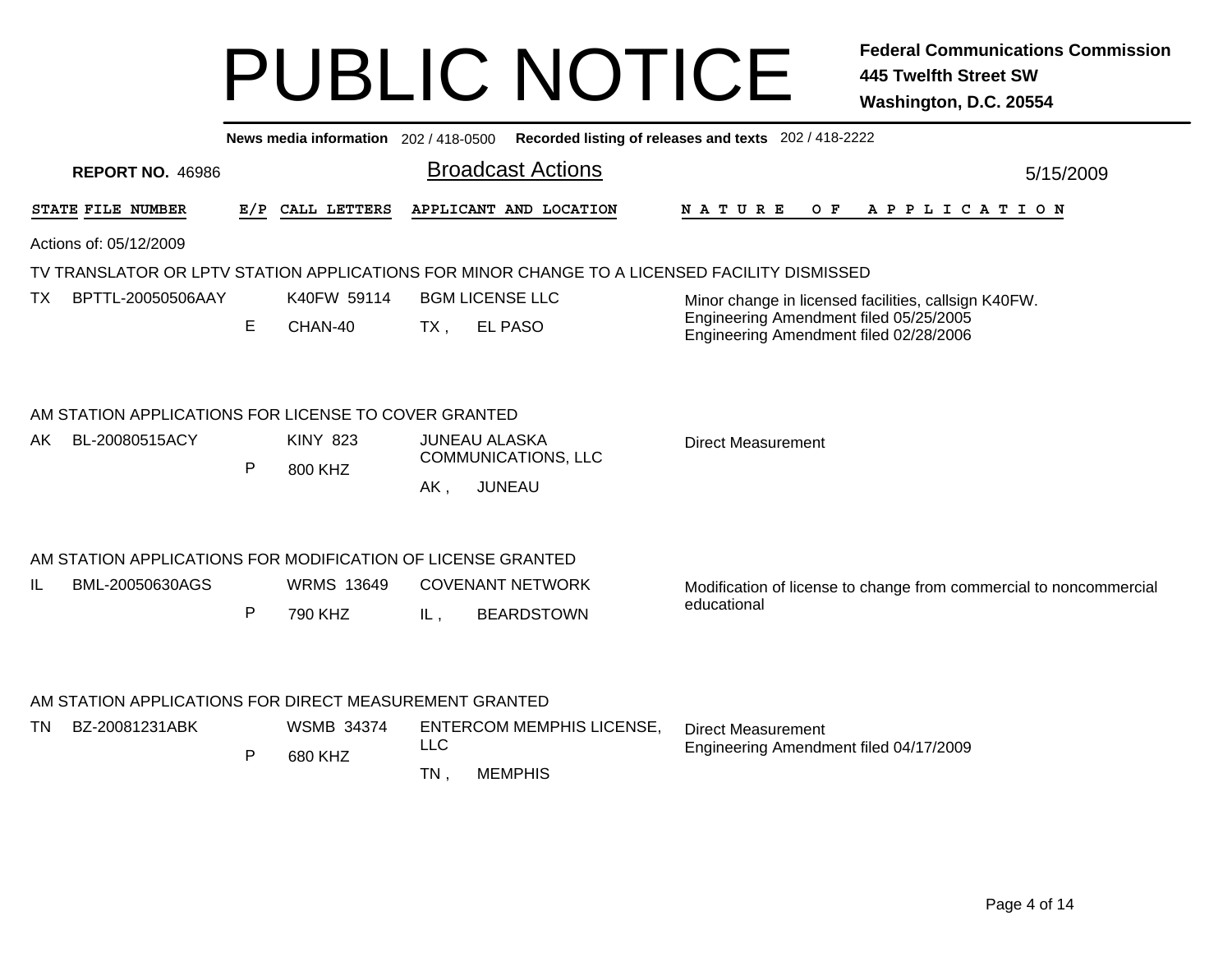|     |                                                               |     | News media information 202/418-0500                                                           |                   | Recorded listing of releases and texts 202 / 418-2222                                                                                                             |  |                                                                        |  |  |  |  |     |             |  |  |  |  |           |
|-----|---------------------------------------------------------------|-----|-----------------------------------------------------------------------------------------------|-------------------|-------------------------------------------------------------------------------------------------------------------------------------------------------------------|--|------------------------------------------------------------------------|--|--|--|--|-----|-------------|--|--|--|--|-----------|
|     | <b>REPORT NO. 46986</b>                                       |     |                                                                                               |                   | <b>Broadcast Actions</b>                                                                                                                                          |  |                                                                        |  |  |  |  |     |             |  |  |  |  | 5/15/2009 |
|     | STATE FILE NUMBER                                             | E/P | CALL LETTERS                                                                                  |                   | APPLICANT AND LOCATION                                                                                                                                            |  | N A T U R E                                                            |  |  |  |  | O F | APPLICATION |  |  |  |  |           |
|     | Actions of: 05/12/2009                                        |     |                                                                                               |                   |                                                                                                                                                                   |  |                                                                        |  |  |  |  |     |             |  |  |  |  |           |
|     | DIGITAL CLASS A TV APPLICATIONS FOR DIGITAL FLASH CUT GRANTED |     |                                                                                               |                   |                                                                                                                                                                   |  |                                                                        |  |  |  |  |     |             |  |  |  |  |           |
| LA  | BDFCDTA-20090506AAS                                           | E   | <b>KWBJ-CD</b><br>PRICE MEDIA CORPORATION<br>24218<br><b>MORGAN CITY</b><br>$LA$ ,<br>CHAN-22 |                   |                                                                                                                                                                   |  | Minor change of callsign KWBJ-LP.                                      |  |  |  |  |     |             |  |  |  |  |           |
| PR. | BPCDT-20090311ACE                                             | E   | <b>WSTE 60341</b><br>CHAN-7                                                                   | PR,               | DTV DISTRIBUTED TRANSMISSION SYSTEM APPLICATIONS FOR MINOR CHANGE TO A LICENSED FACILITY GRANTED<br><b>WLII/WSUR LICENSE</b><br>PARTNERSHIP, G.P.<br><b>PONCE</b> |  | Minor change in licensed facilities, callsign WSTE.                    |  |  |  |  |     |             |  |  |  |  |           |
|     |                                                               |     |                                                                                               |                   | DIGITAL TV APPLICATIONS FOR MINOR MODIFICATION TO A CONSTRUCTION PERMIT GRANTED                                                                                   |  |                                                                        |  |  |  |  |     |             |  |  |  |  |           |
| OH. | BMPCDT-20090507AAD                                            | E   | WTVG-DT<br>74150<br>CHAN-13                                                                   | WTVG, INC.<br>OH, | <b>TOLEDO</b>                                                                                                                                                     |  | Modification of construction permit file number<br>BMPCDT-20080620ADK. |  |  |  |  |     |             |  |  |  |  |           |
| LA  | BMPEDT-20090508ABP                                            | Е   | <b>KLTL-DT 38587</b><br>CHAN-20                                                               | $LA$ ,            | LOUISIANA EDUCATIONAL<br><b>TELEVISION AUTHORITY</b><br><b>LAKE CHARLES</b>                                                                                       |  | Modification of construction permit file number<br>BPEDT-20080619AGE.  |  |  |  |  |     |             |  |  |  |  |           |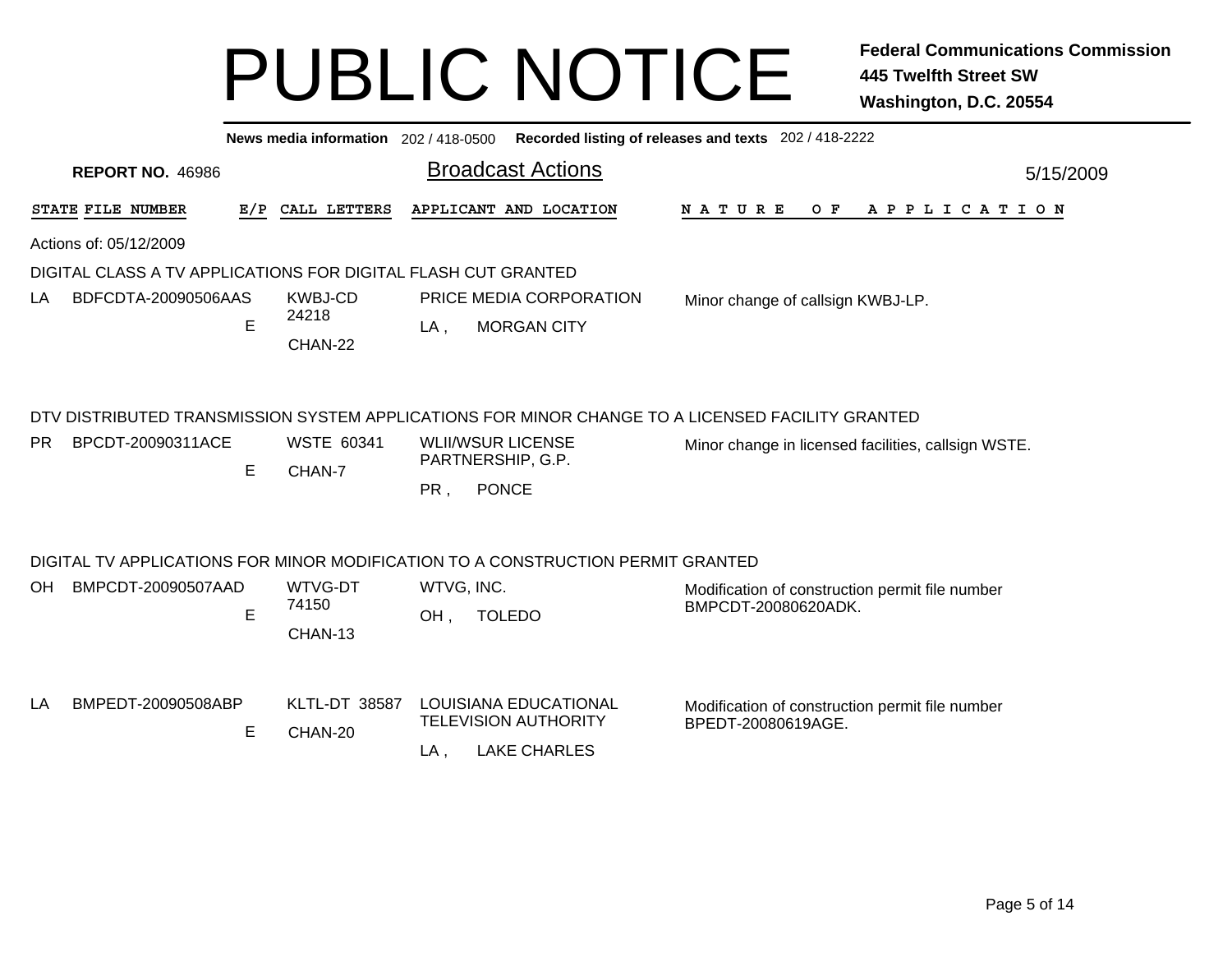|     |                                                           |     | News media information 202/418-0500 |                |                                                                         | Recorded listing of releases and texts 202 / 418-2222                               |           |
|-----|-----------------------------------------------------------|-----|-------------------------------------|----------------|-------------------------------------------------------------------------|-------------------------------------------------------------------------------------|-----------|
|     | <b>REPORT NO. 46986</b>                                   |     |                                     |                | <b>Broadcast Actions</b>                                                |                                                                                     | 5/15/2009 |
|     | <b>STATE FILE NUMBER</b>                                  | E/P | CALL LETTERS                        |                | APPLICANT AND LOCATION                                                  | <b>NATURE</b><br>O F<br>A P P L I C A T I O N                                       |           |
|     | Actions of: 05/12/2009                                    |     |                                     |                |                                                                         |                                                                                     |           |
|     |                                                           |     |                                     |                | DIGITAL TV APPLICATIONS FOR MINOR CHANGE TO A LICENSED FACILITY GRANTED |                                                                                     |           |
| CA. | BPCDT-20090506ACR                                         | E   | <b>KESQ-TV</b><br>25577             | <b>COMPANY</b> | <b>GULF-CALIFORNIA BROADCAST</b>                                        | Minor change in licensed facilities, callsign KESQ-TV.                              |           |
|     |                                                           |     | CHAN-42                             | CA.            | <b>PALM SPRINGS</b>                                                     |                                                                                     |           |
|     | FM STATION APPLICATIONS FOR ASSIGNMENT OF LICENSE GRANTED |     |                                     |                |                                                                         |                                                                                     |           |
| TX. | BALED-20090323ABM                                         | E   | KFLB-FM<br>39893                    | INC.           | FAMILY LIFE BROADCASTING,                                               | <b>Voluntary Assignment of License</b><br>From: FAMILY LIFE BROADCASTING, INC.      |           |
|     |                                                           |     | 90.5 MHZ                            | $TX$ ,         | <b>ODESSA</b>                                                           | To: EDUCATIONAL MEDIA FOUNDATION<br>Form 314<br><b>Granted With Condition</b>       |           |
| ТX  | BALED-20090323ADK                                         |     | <b>KFRI 92993</b>                   |                | <b>EDUCATIONAL MEDIA</b>                                                | Voluntary Assignment of License                                                     |           |
|     |                                                           | Е   | 88.1 MHZ                            | $TX$ ,         | <b>FOUNDATION</b><br><b>STANTON</b>                                     | From: EDUCATIONAL MEDIA FOUNDATION<br>To: FAMILY LIFE BROADCASTING, INC<br>Form 314 |           |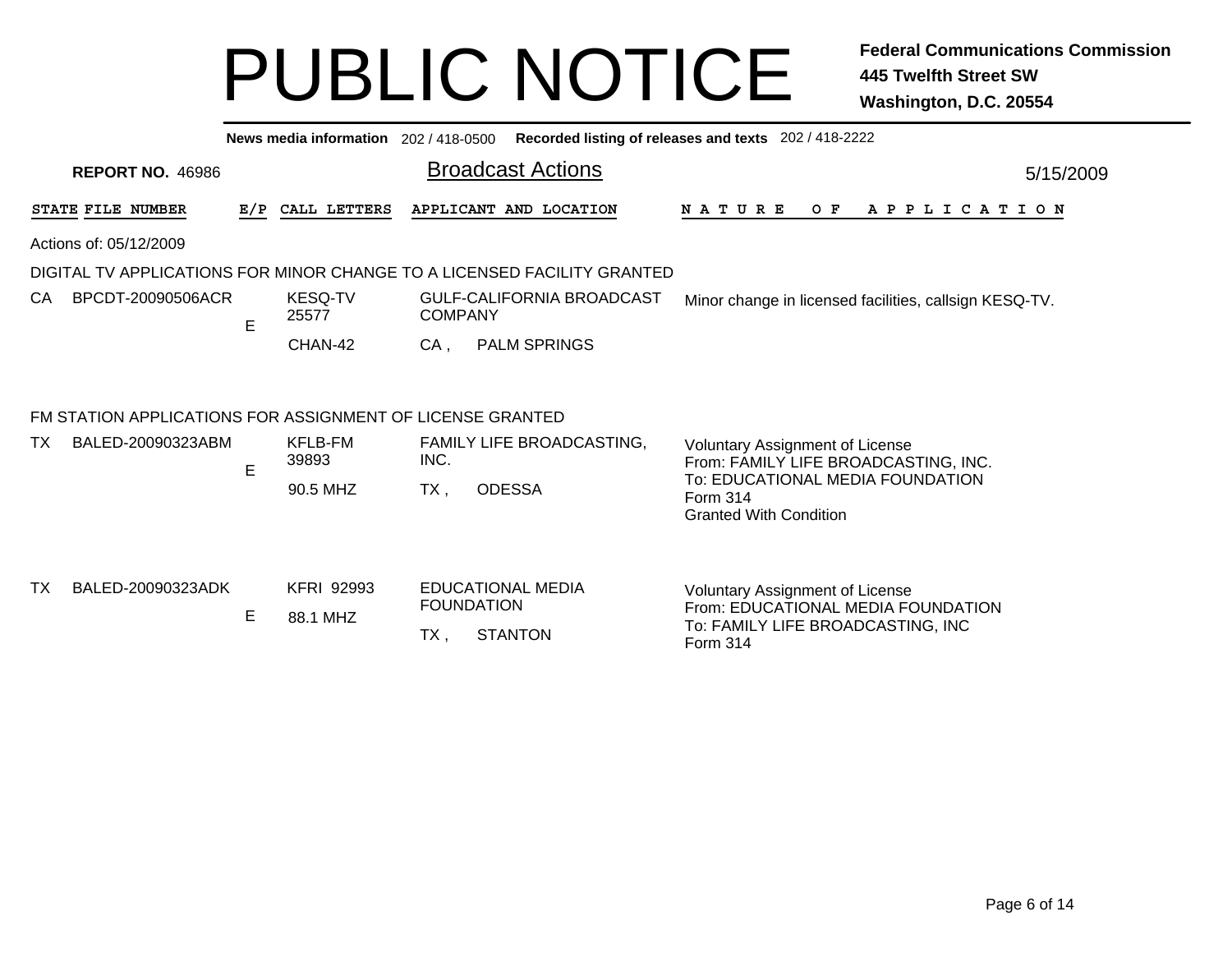| Recorded listing of releases and texts 202 / 418-2222                                                                                                                          |
|--------------------------------------------------------------------------------------------------------------------------------------------------------------------------------|
| 5/15/2009                                                                                                                                                                      |
| N A T U R E<br>O F<br>A P P L I C A T I O N                                                                                                                                    |
|                                                                                                                                                                                |
|                                                                                                                                                                                |
| CP New Station.                                                                                                                                                                |
| Engineering Amendment filed 12/14/2007                                                                                                                                         |
| Petitions to deny must be on file no later than 30 days from the date of<br>this public notice accepting the application for filing.<br>Engineering Amendment filed 05/06/2009 |
| Minor change in licensed facilities.<br>3/5/2009 application grant rescinded 3/9/2009; reinstated in pending<br>Engineering Amendment filed 05/07/2009                         |
| Granted 5/12/2009<br>FM TRANSLATOR APPLICATIONS FOR MINOR MODIFICATION TO A CONSTRUCTION PERMIT GRANTED                                                                        |
|                                                                                                                                                                                |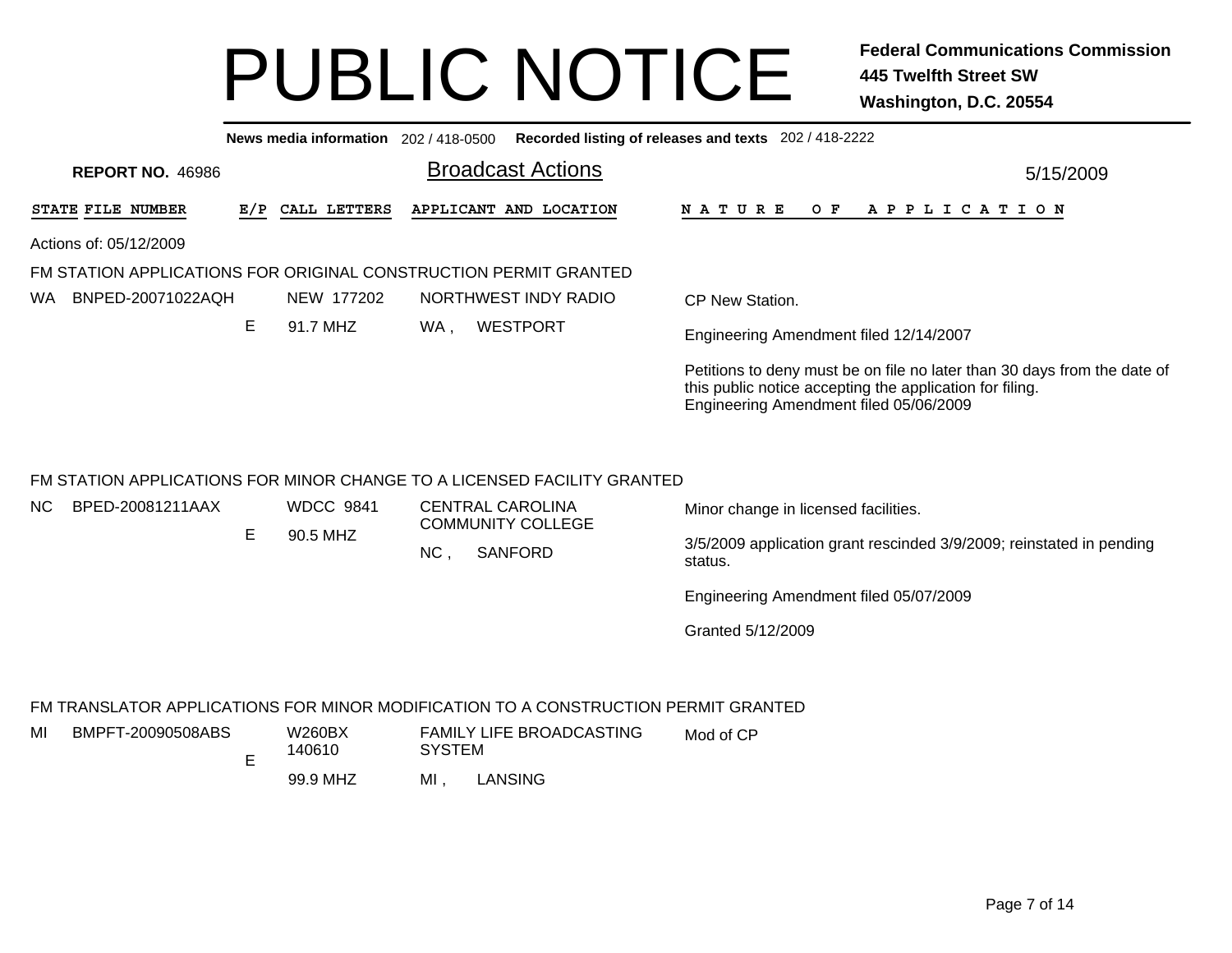|           |                         |     | News media information 202/418-0500  |                 |                                                                            | Recorded listing of releases and texts 202 / 418-2222                                           |           |  |  |  |  |  |  |
|-----------|-------------------------|-----|--------------------------------------|-----------------|----------------------------------------------------------------------------|-------------------------------------------------------------------------------------------------|-----------|--|--|--|--|--|--|
|           | <b>REPORT NO. 46986</b> |     |                                      |                 | <b>Broadcast Actions</b>                                                   |                                                                                                 | 5/15/2009 |  |  |  |  |  |  |
|           | STATE FILE NUMBER       | E/P | CALL LETTERS                         |                 | APPLICANT AND LOCATION                                                     | <b>NATURE</b><br>A P P L I C A T I O N<br>O F                                                   |           |  |  |  |  |  |  |
|           | Actions of: 05/12/2009  |     |                                      |                 |                                                                            |                                                                                                 |           |  |  |  |  |  |  |
|           |                         |     |                                      |                 | FM TRANSLATOR APPLICATIONS FOR MINOR CHANGE TO A LICENSED FACILITY GRANTED |                                                                                                 |           |  |  |  |  |  |  |
| <b>WY</b> | BPFT-20090323ABJ        | E   | K218ES 18323<br>91.5 MHZ             | <b>BILLINGS</b> | <b>MONTANA STATE UNIVERSITY -</b>                                          | Minor change in licensed facilities, callsign K216BH.<br>Engineering Amendment filed 05/04/2009 |           |  |  |  |  |  |  |
|           |                         |     |                                      | WY.             | <b>GREYBULL</b>                                                            | Petition for Reconsideration granted 5/12/2009                                                  |           |  |  |  |  |  |  |
| <b>NY</b> | BPFT-20090507ADL        | E   | <b>W290AT</b><br>148182<br>105.9 MHZ | NY,             | SARANAC LAKE RADIO, LLC<br><b>SCHUYLER FALLS</b>                           | Minor change in licensed facilities, callsign W290AT.                                           |           |  |  |  |  |  |  |
| VA        | BPFT-20090511APK        | E   | W255CE 5103<br>98.9 MHZ              | VA,             | <b>BIBLE BROADCASTING</b><br>NETWORK, INC.<br><b>FREDERICKSBURG</b>        | Minor change in licensed facilities, callsign W249BF.                                           |           |  |  |  |  |  |  |
| <b>TX</b> | BPFT-20090511AWJ        | Е   | K213EW 91707<br>90.5 MHZ             | TX,             | RADIO ASSIST MINISTRY, INC.<br><b>SAN ANGELO</b>                           | Minor change in licensed facilities, callsign K215EZ.                                           |           |  |  |  |  |  |  |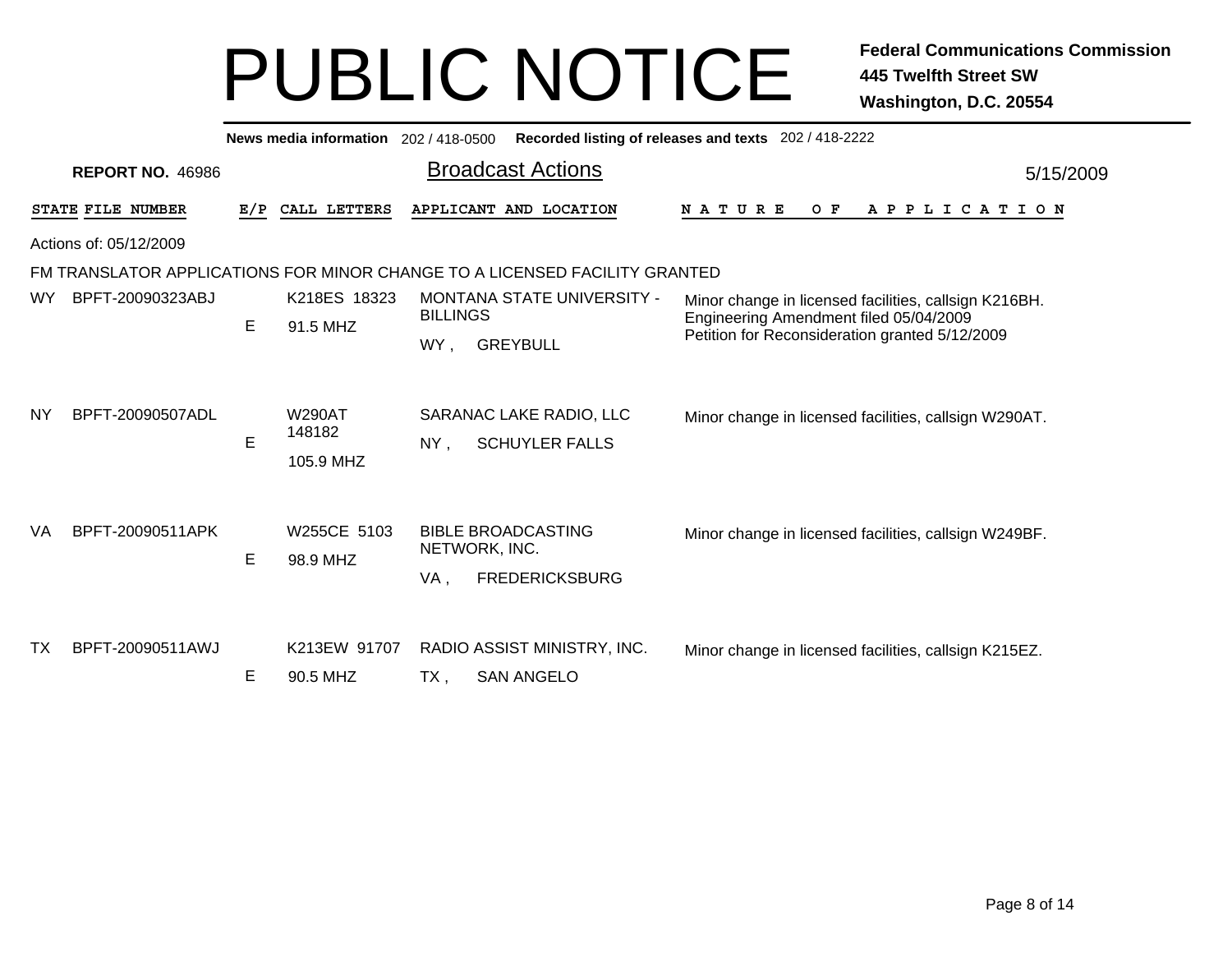|           |                         |     |                                     |                       | News media information 202/418-0500 Recorded listing of releases and texts 202/418-2222 |                                                                           |           |  |  |  |  |  |  |
|-----------|-------------------------|-----|-------------------------------------|-----------------------|-----------------------------------------------------------------------------------------|---------------------------------------------------------------------------|-----------|--|--|--|--|--|--|
|           | <b>REPORT NO. 46986</b> |     |                                     |                       | <b>Broadcast Actions</b>                                                                |                                                                           | 5/15/2009 |  |  |  |  |  |  |
|           | STATE FILE NUMBER       | E/P | CALL LETTERS                        |                       | APPLICANT AND LOCATION                                                                  | NATURE<br>O F<br>A P P L I C A T I O N                                    |           |  |  |  |  |  |  |
|           | Actions of: 05/12/2009  |     |                                     |                       |                                                                                         |                                                                           |           |  |  |  |  |  |  |
|           |                         |     |                                     |                       | DIGITAL TRANSLATOR OR DIGITAL LPTV APPLICATIONS FOR DIGITAL FLASH CUT GRANTED           |                                                                           |           |  |  |  |  |  |  |
| CA        | BDFCDTL-20090420ABO     | Е   | KJEO-LD<br>20559                    |                       | COCOLA BROADCASTING<br><b>COMPANIES LLC</b>                                             | Minor change of callsign KJEO-LP.                                         |           |  |  |  |  |  |  |
|           |                         |     | CHAN-32                             | CA,                   | <b>FRESNO</b>                                                                           |                                                                           |           |  |  |  |  |  |  |
|           |                         |     |                                     |                       |                                                                                         |                                                                           |           |  |  |  |  |  |  |
| ΙA        | BDFCDTT-20090424AAL     | E   | K18GU-D<br>29087                    | <b>BOARD</b>          | IOWA PUBLIC BROADCASTING                                                                | Minor change of callsign K18GU.                                           |           |  |  |  |  |  |  |
|           |                         |     | CHAN-18                             | $IA$ ,                | <b>OTTUMWA</b>                                                                          |                                                                           |           |  |  |  |  |  |  |
| TX.       | BDFCDTL-20090427AAA     | Е   | KIBN-LD 28961<br>CHAN-14            | TX,                   | <b>INTERNATIONAL</b><br><b>BROADCASTING NETWORK</b><br><b>LUFKIN</b>                    | Minor change of callsign KIBN-LP.                                         |           |  |  |  |  |  |  |
| <b>FL</b> | BDFCDTL-20090427AAC     | E   | <b>W36CO-D</b><br>67986<br>CHAN-36  | <b>NETWORK</b><br>FL, | TRINITY BROADCASTING<br><b>ST. PETERSBURG</b>                                           | Minor change of callsign W36CO.<br>Engineering Amendment filed 05/01/2009 |           |  |  |  |  |  |  |
| OR.       | BDFCDTL-20090430ABC     | E   | <b>KBND-LD</b><br>125309<br>CHAN-41 | INC.<br>OR,           | <b>COMBINED COMMUNICATIONS,</b><br><b>BEND</b>                                          | Minor change of callsign KBND-LP.                                         |           |  |  |  |  |  |  |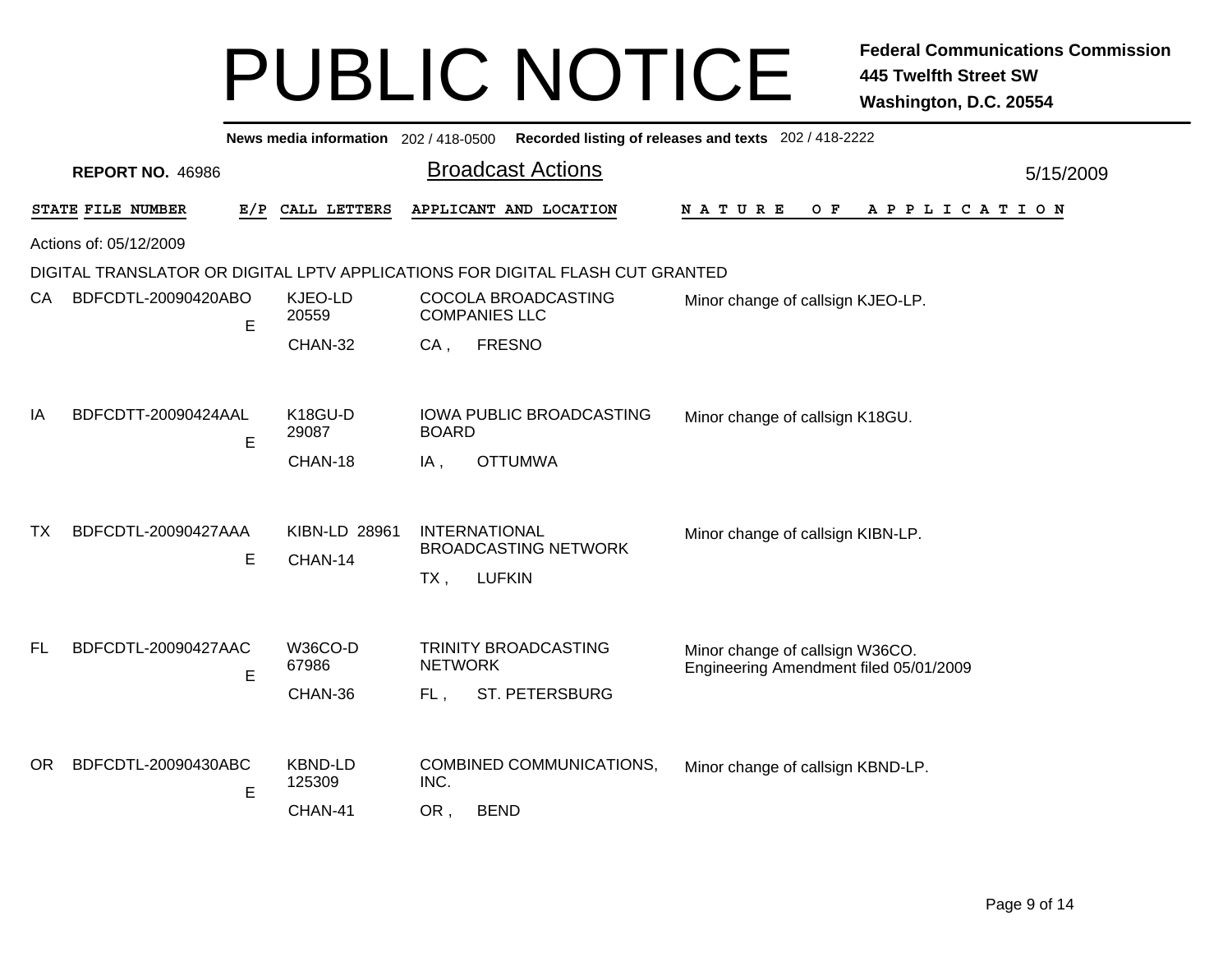|           |                          |                      | News media information 202 / 418-0500 Recorded listing of releases and texts 202 / 418-2222 |                                             |           |
|-----------|--------------------------|----------------------|---------------------------------------------------------------------------------------------|---------------------------------------------|-----------|
|           | <b>REPORT NO. 46986</b>  |                      | <b>Broadcast Actions</b>                                                                    |                                             | 5/15/2009 |
|           | STATE FILE NUMBER<br>E/P | CALL LETTERS         | APPLICANT AND LOCATION                                                                      | O F<br>N A T U R E<br>A P P L I C A T I O N |           |
|           | Actions of: 05/12/2009   |                      |                                                                                             |                                             |           |
|           |                          |                      | DIGITAL TRANSLATOR OR DIGITAL LPTV APPLICATIONS FOR DIGITAL FLASH CUT GRANTED               |                                             |           |
| AK        | BDFCDTT-20090430ABP      | K48AC-D 797          | ALASKA PUB.                                                                                 | Minor change of callsign K48AC.             |           |
|           | Е                        | CHAN-48              | TELECOMMUNICATIONS, INC.                                                                    |                                             |           |
|           |                          |                      | <b>KASILOF</b><br>AK,                                                                       |                                             |           |
|           |                          |                      |                                                                                             |                                             |           |
| AZ        | BDFCDTT-20090501ABX      | K40AD-D              | <b>MEREDITH CORPORATION</b>                                                                 | Minor change of callsign K40AD.             |           |
|           | E                        | 41224                |                                                                                             |                                             |           |
|           |                          | CHAN-40              | COTTONWOOD, ETC.<br>AZ,                                                                     |                                             |           |
|           |                          |                      |                                                                                             |                                             |           |
|           |                          |                      |                                                                                             |                                             |           |
| AZ        | BDFCDTL-20090501ACB      | K50HU-D<br>41227     | <b>MEREDITH CORPORATION</b>                                                                 | Minor change of callsign K50HU.             |           |
|           | E                        | CHAN-50              | AZ,<br><b>FLAGSTAFF</b>                                                                     |                                             |           |
|           |                          |                      |                                                                                             |                                             |           |
|           |                          |                      |                                                                                             |                                             |           |
| LA        | BDFCDTL-20090505AAX      | <b>KLAF-LD 16535</b> | <b>COMCORP OF LOUISIANA</b>                                                                 | Minor change of callsign KLAF-LP.           |           |
|           | E                        | CHAN-46              | LICENSE CORP.                                                                               |                                             |           |
|           |                          |                      | LAFAYETTE<br>$LA$ ,                                                                         |                                             |           |
|           |                          |                      |                                                                                             |                                             |           |
| <b>PA</b> | BDFCDTT-20090505ABE      | W51CY-D              | WDCW BROADCASTING, INC.,                                                                    | Minor change of callsign W51CY.             |           |
|           | E                        | 64680                | DEBTOR-IN-POSSESSION                                                                        |                                             |           |
|           |                          | CHAN-51              | <b>CHAMBERSBURG</b><br>PA,                                                                  |                                             |           |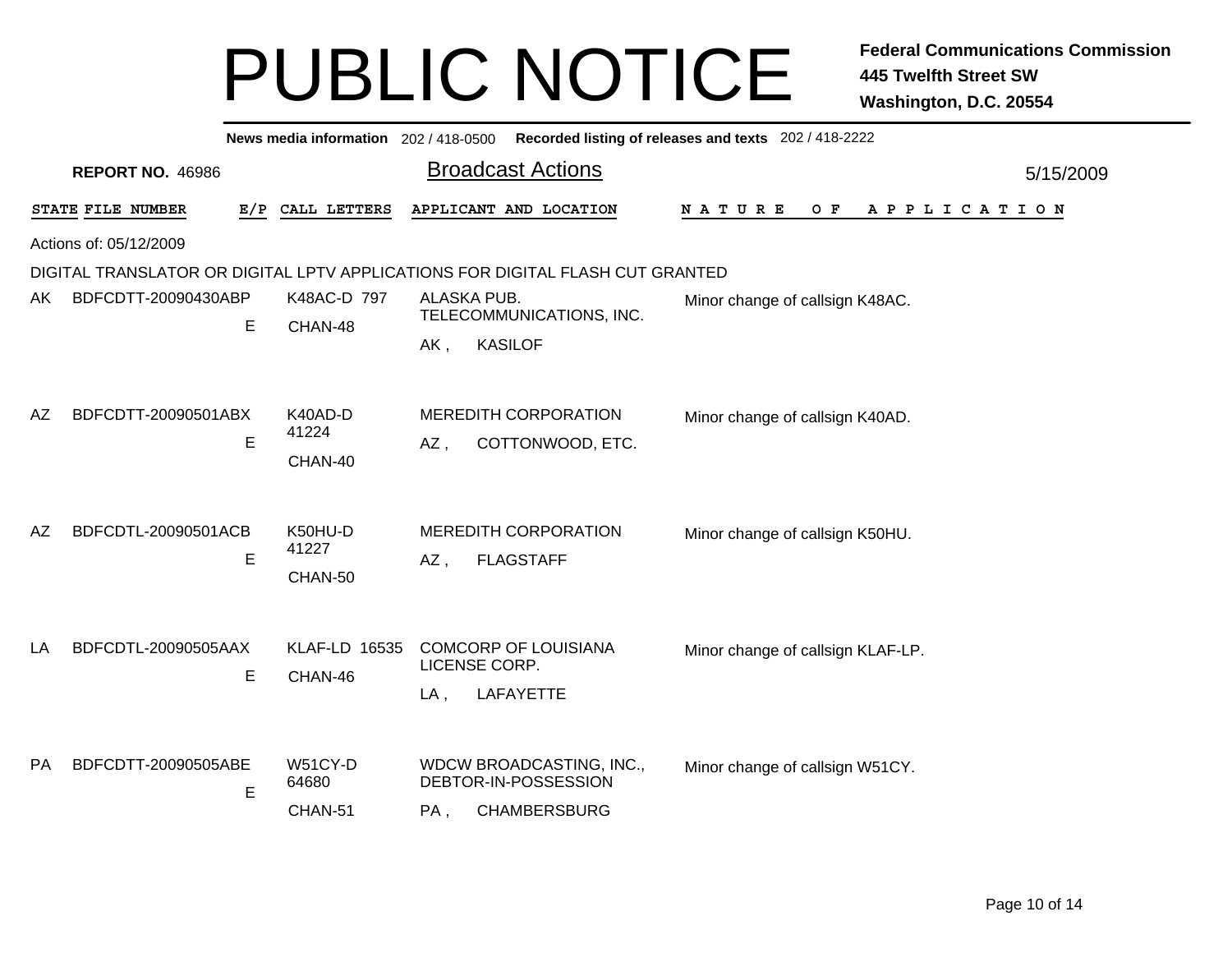|     |                          |                     | News media information 202 / 418-0500 Recorded listing of releases and texts 202 / 418-2222 |           |
|-----|--------------------------|---------------------|---------------------------------------------------------------------------------------------|-----------|
|     | <b>REPORT NO. 46986</b>  |                     | <b>Broadcast Actions</b>                                                                    | 5/15/2009 |
|     | STATE FILE NUMBER        | CALL LETTERS<br>E/P | APPLICANT AND LOCATION<br>NATURE<br>O F<br>A P P L I C A T I O N                            |           |
|     | Actions of: 05/12/2009   |                     |                                                                                             |           |
|     |                          |                     | DIGITAL TRANSLATOR OR DIGITAL LPTV APPLICATIONS FOR DIGITAL FLASH CUT GRANTED               |           |
| CO. | BDFCDTT-20090506AAX<br>E | K31CW-D<br>52726    | PITKIN COUNTY TRANSLATOR<br>Minor change of callsign K31CW.<br><b>DEPARTMENT</b>            |           |
|     |                          | CHAN-31             | CARBONDALE<br>CO <sub>1</sub>                                                               |           |
|     |                          |                     |                                                                                             |           |
| CO  | BDFCDTT-20090506ABA      | K40IO-D 56676       | PITKIN COUNTY TRANSLATOR<br>Minor change of callsign K40IO.<br><b>DEPARTMENT</b>            |           |
|     | Е                        | CHAN-40             | CRYSTAL, ETC.<br>CO <sub>1</sub>                                                            |           |
|     |                          |                     |                                                                                             |           |
| CO  | BDFCDTT-20090506ABB<br>E | K18GD-D<br>127097   | PITKIN COUNTY TRANSLATOR<br>Minor change of callsign K18GD.<br><b>DEPARTMENT</b>            |           |
|     |                          | CHAN-18             | <b>REDSTONE</b><br>CO <sub>1</sub>                                                          |           |
|     |                          |                     |                                                                                             |           |
| CO. | BDFCDTT-20090506ABD      | K45HL-D 23164       | PITKIN COUNTY TRANSLATOR<br>Minor change of callsign K45HL.<br><b>DEPARTMENT</b>            |           |
|     | E                        | CHAN-45             | CARBONDALE<br>CO <sub>1</sub>                                                               |           |
|     |                          |                     |                                                                                             |           |
| OН  | BDFCDTL-20090507ABE      | WRCX-LD             | ROSS COMMUNICATIONS, LTD.<br>Minor change of callsign WRCX-LP.                              |           |
|     | E                        | 69535               | OH,<br><b>DAYTON</b>                                                                        |           |
|     |                          | CHAN-40             |                                                                                             |           |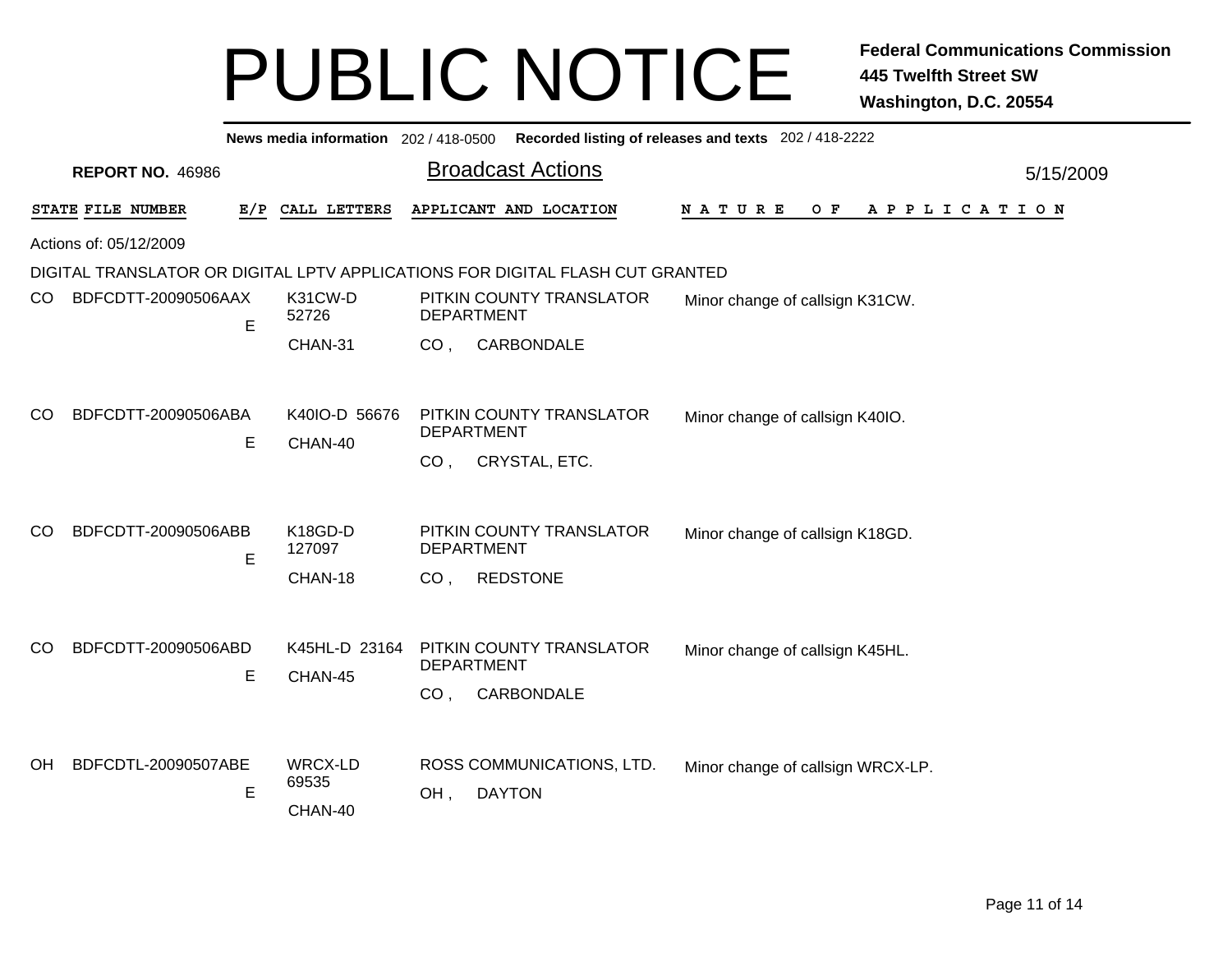|           | News media information 202 / 418-0500<br>Recorded listing of releases and texts 202 / 418-2222 |             |                              |                          |                                                   |                                                                                                                 |           |  |  |  |  |  |  |
|-----------|------------------------------------------------------------------------------------------------|-------------|------------------------------|--------------------------|---------------------------------------------------|-----------------------------------------------------------------------------------------------------------------|-----------|--|--|--|--|--|--|
|           | <b>REPORT NO. 46986</b>                                                                        |             |                              |                          | <b>Broadcast Actions</b>                          |                                                                                                                 | 5/15/2009 |  |  |  |  |  |  |
|           | STATE FILE NUMBER                                                                              | E/P         | CALL LETTERS                 |                          | APPLICANT AND LOCATION                            | <b>NATURE</b><br>O F<br>A P P L I C A T I O N                                                                   |           |  |  |  |  |  |  |
|           | Actions of: 05/12/2009                                                                         |             |                              |                          |                                                   |                                                                                                                 |           |  |  |  |  |  |  |
|           | DIGITAL TRANSLATOR OR DIGITAL LPTV APPLICATIONS FOR LICENSE TO COVER GRANTED                   |             |                              |                          |                                                   |                                                                                                                 |           |  |  |  |  |  |  |
| <b>NV</b> | BLDTT-20090507ADJ                                                                              | E           | K26GG-D<br>28098<br>CHAN-26  | NV,                      | <b>HUMBOLDT COUNTY</b><br><b>GOLCONDA</b>         | License to cover construction permit no: BDFCDTT-20060330ADK,<br>callsign K26GG.                                |           |  |  |  |  |  |  |
| IN        | BLDTL-20090508ABX                                                                              | $\mathsf E$ | W38EA-D<br>67788<br>CHAN-38  | <b>TELEVISION</b><br>IN, | <b>TRI-STATE CHRISTIAN</b><br>FORT WAYNE          | License to cover construction permit no: BDISDTT-20060331AWS,<br>callsign W43CF.                                |           |  |  |  |  |  |  |
|           |                                                                                                |             |                              |                          |                                                   | DIGITAL TRANSLATOR OR DIGITAL LPTV APPLICATIONS FOR MINOR MODIFICATION TO A CONSTRUCTION PERMIT GRANTED         |           |  |  |  |  |  |  |
| CA        | BMPDVL-20090306ABC                                                                             | Е           | K05MI-D 65782<br>CHAN-5      | $CA$ ,                   | <b>MAKO COMMUNICATIONS LLC</b><br><b>LAKEPORT</b> | Modification of construction permit file number<br>BPDVL-20081208ABG.<br>Engineering Amendment filed 05/01/2009 |           |  |  |  |  |  |  |
| GA        | BMPDTL-20090428AAB                                                                             | Е           | WYGA-LD<br>168094<br>CHAN-16 | <b>POSSESSION</b><br>GA, | EBC ATLANTA, INC., DEBTOR IN<br><b>ATLANTA</b>    | Modification of construction permit file number<br>BDCCDTL-20060928AGS.                                         |           |  |  |  |  |  |  |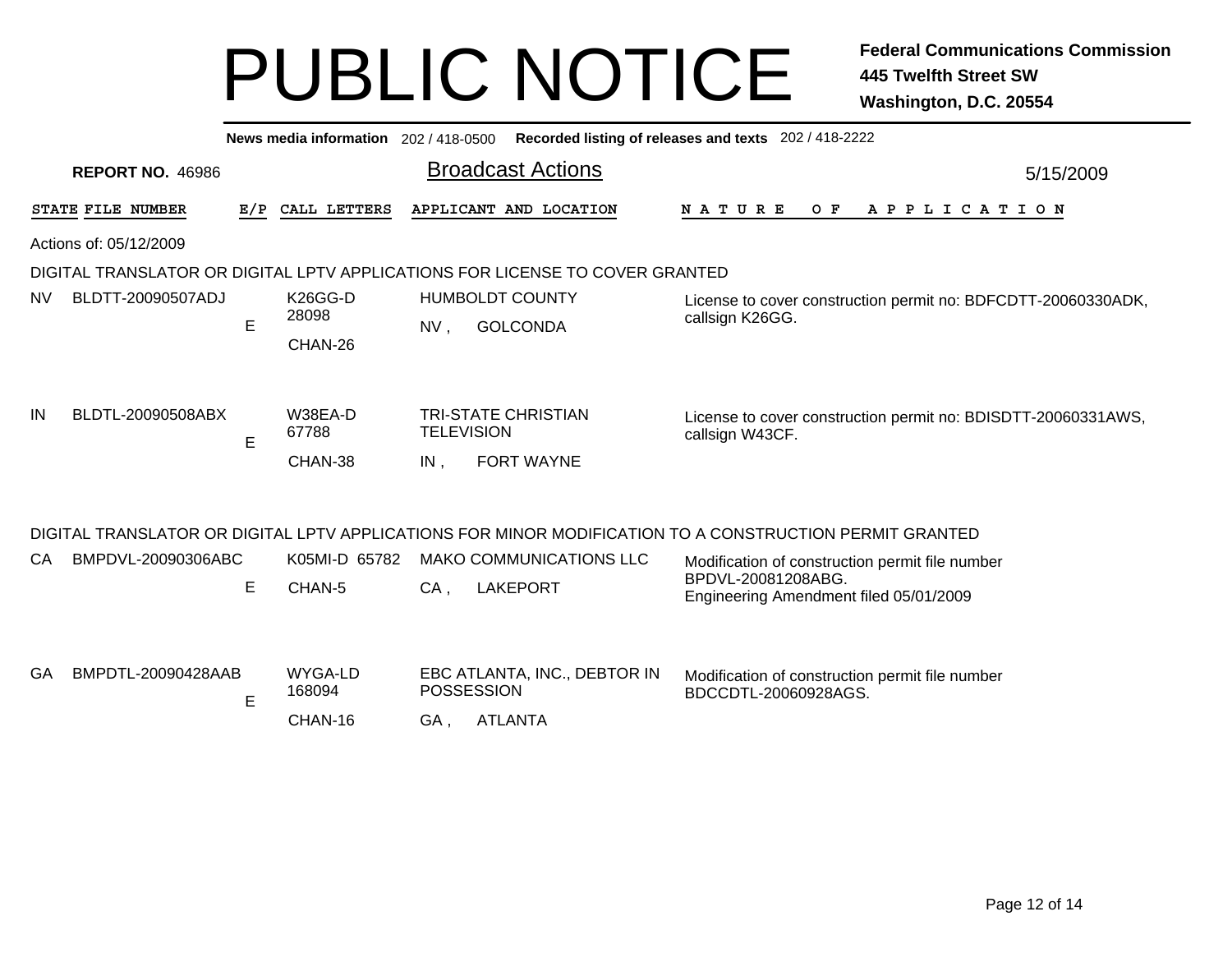|                                                                                                         | Recorded listing of releases and texts 202 / 418-2222<br>News media information 202/418-0500 |     |                              |              |                                                                                         |                                                                         |  |  |  |  |
|---------------------------------------------------------------------------------------------------------|----------------------------------------------------------------------------------------------|-----|------------------------------|--------------|-----------------------------------------------------------------------------------------|-------------------------------------------------------------------------|--|--|--|--|
| <b>REPORT NO. 46986</b>                                                                                 |                                                                                              |     |                              |              | <b>Broadcast Actions</b>                                                                | 5/15/2009                                                               |  |  |  |  |
|                                                                                                         | STATE FILE NUMBER                                                                            | E/P | CALL LETTERS                 |              | APPLICANT AND LOCATION                                                                  | <b>NATURE</b><br>O F<br>A P P L I C A T I O N                           |  |  |  |  |
| Actions of: 05/12/2009                                                                                  |                                                                                              |     |                              |              |                                                                                         |                                                                         |  |  |  |  |
| DIGITAL TRANSLATOR OR DIGITAL LPTV APPLICATIONS FOR MINOR MODIFICATION TO A CONSTRUCTION PERMIT GRANTED |                                                                                              |     |                              |              |                                                                                         |                                                                         |  |  |  |  |
| NY.                                                                                                     | BMPDTL-20090428AAT                                                                           | E   | W27AL-D<br>31646             | <b>TRUST</b> | JOHN MESTER INCOME FAMILY                                                               | Modification of construction permit file number<br>BDFCDTL-20070607ADC. |  |  |  |  |
|                                                                                                         |                                                                                              |     | CHAN-27                      | $NY$ ,       | <b>MONTICELLO</b>                                                                       |                                                                         |  |  |  |  |
| MN                                                                                                      | BMPDTL-20090430ABW                                                                           | E   | KHVM-LD<br>130940<br>CHAN-28 | MN,          | EICB-TV EAST, LLC<br><b>MANKATO</b>                                                     | Modification of construction permit file number<br>BMPDTL-20090310ADT.  |  |  |  |  |
| <b>TN</b>                                                                                               | BMPDTL-20090504AAW                                                                           | E   | WJDE-LD<br>168246<br>CHAN-31 | TN,          | <b>SOUTH CENTRAL</b><br><b>COMMUNICATIONS</b><br><b>CORPORATION</b><br><b>NASHVILLE</b> | Modification of construction permit file number<br>BDCCDTL-20061010AAB. |  |  |  |  |

#### DIGITAL TRANSLATOR OR DIGITAL LPTV APPLICATIONS FOR MINOR CHANGE TO A LICENSED FACILITY GRANTED

|  | CA BPDVL-20090430ABM | K04QR-D<br>65789 | <b>MAKO COMMUNICATIONS LLC</b> | Minor change in licensed facilities, callsign K04QR-D. |
|--|----------------------|------------------|--------------------------------|--------------------------------------------------------|
|  |                      |                  | LAKEPORT                       |                                                        |
|  |                      | CHAN-4           |                                |                                                        |